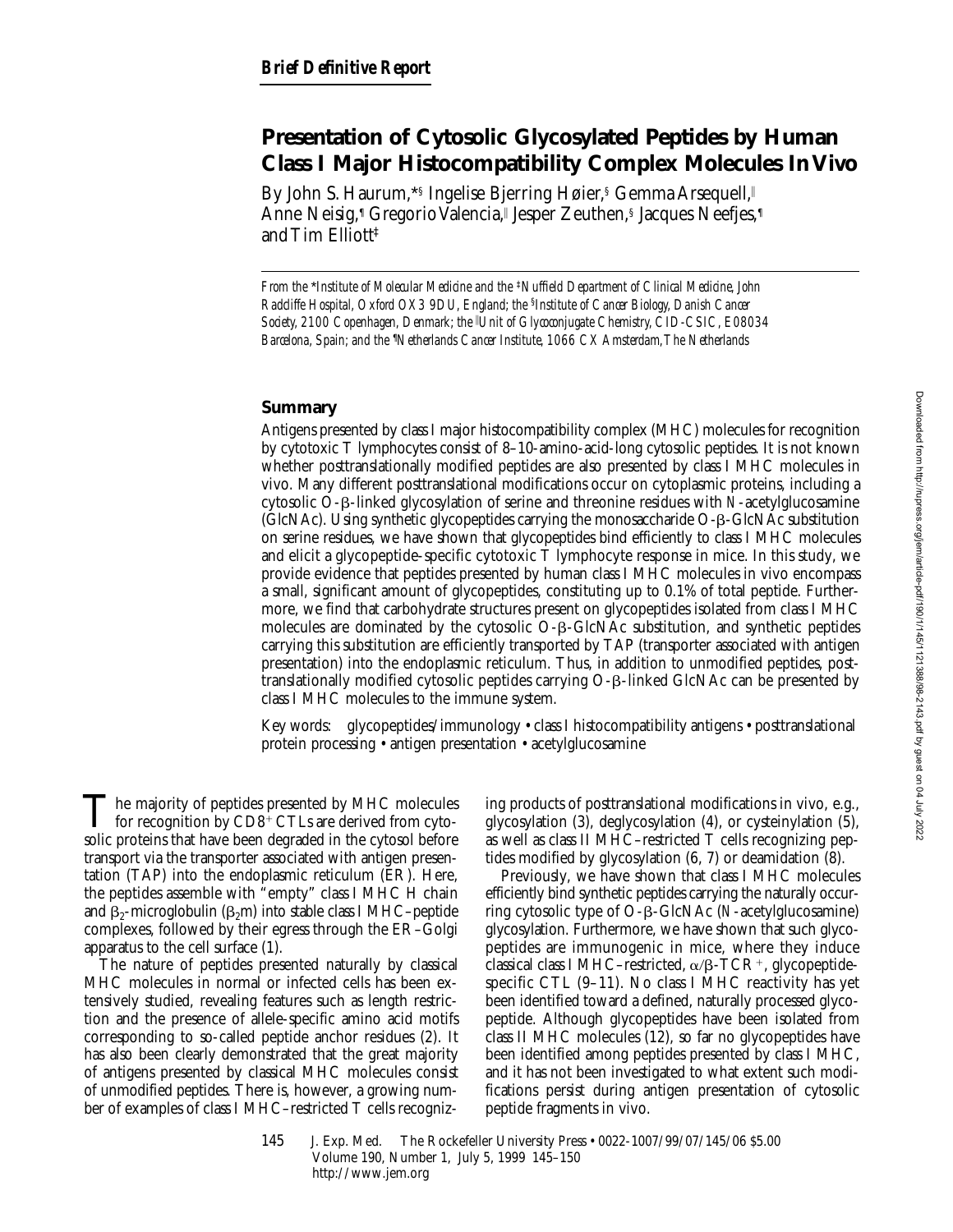Here, we present evidence that peptides carrying natural cytosolic posttranslational modifications act as good substrates for the TAP transporter. Furthermore, we demonstrate that peptides presented naturally by human class I MHC molecules contain a subset of glycopeptides with the cytosolic O-b-GlcNAc monosaccharide glycosylation.

#### **Materials and Methods**

*Peptides.* The following peptides and O-β-GlcNAc–substituted peptides were synthesized as previously described (9): wt-S (FASGNYSAL), 417 (TVNKTERAY), 417-S (TVNKTESAY), wt-G (FAS[O-β-GlcNAc]GNYSAL) and 417-G (TVNKTES [O-b-GlcNAc]AY). The glycopeptides K1G, carrying an N-linked monosaccharide, and K2G, carrying an  $O$ - $\beta$ -linked monosaccharide, have been described previously (9, 10). All peptides were purified by reverse-phase (RP)-HPLC and characterized by mass spectroscopy and nuclear magnetic resonance. Before use in the TAP assay, some peptides were radiolabeled with Na-125I catalyzed by chloramine-T.

*Assay for TAP Transport of Peptides across the ER Membrane.* Assays for the TAP-mediated translocation of radiolabeled, posttranslationally modified peptides across the ER membrane of human LCL721 cells were performed as described (13). T2 cells were used to demonstrate the TAP dependence of transport. Samples incubated in the absence of ATP were carried out as controls for the ATP dependence of the transport. In competition assays, iodinated peptide 417 was mixed with competitor peptide before addition to permeabilized cells. The substrate peptide 417-G carrying O-β-GlcNAc monosaccharide is not itself a ligand for Con A in the absence of an N-linked glycan, as seen from the inability to recover 417-G by Con A–Sepharose in the absence of ATP (see Fig. 1 B).

*Immunoaffinity Isolation of Peptides from Human Class I MHC Molecules.* MHC–peptide complexes were purified from 100 g of normal human spleen (tissue type HLA-A3, -A30, -B7, -B8, -Cw\*0701, -Cw\*0702; provided by Dr. M. Bunce, Churchill Hospital, Oxford, England) lysed in 1% CHAPS (3-[(3-cholamidopropyl)-dimethylammonio]-1-propane-sulfonate)-containing buffer as described (14). Affinity columns (Pharmacia HiTrap Protein A–Sepharose columns with 10 mg mAb/ml column volume) were equilibrated with lysis buffer, and the lysate (10 g of tissue/ml column volume) was passed through a Sepharose 4B precolumn, then a column containing the irrelevant  $H$ -2D<sup>b</sup>–specific mAb 28-14-8s, and finally a column conjugated with the anti–HLA class I mAb W6/32. Each column was washed extensively with lysis buffer, followed by 150 mM NaCl and 1.0 M NaCl (both with 20 mM Tris/HCl, pH 8.0) and then 20 mM Tris/HCl, pH 8.0, before elution with 0.2 M acetic acid. Acetic acid was then added to the eluate to a final concentration of 10%, and after 30 min on ice, the eluate was filtered through prewashed 5,000-daltons cut-off UFC4LCC00 ultrafiltration filters (Millipore Corp.), concentrated in a vacuum concentrator, and frozen at  $-80^{\circ}$ C. The class I MHC–peptide complex affinity column eluates were analyzed for contaminating polypeptide on precast 10% NuPAGE Bis-Tris SDS-PAGE (Novex). These gels can separate polypeptides in the 2.5–200-kD molecular mass range, when using a 2-(*N*-morpholino)ethane sulfonic acid containing SDS running buffer (Novex). An aliquot of the column eluate corresponding to  $50 \mu$ g of total protein was concentrated by vacuum centrifugation and dissolved in PBS containing NuPAGE Sample Reducing Agent and LDS Sample Buffer, according to the manufacturer's

instructions (Novex), before heating and loading onto a 10  $\times$ 10 cm precast NuPAGE gel in a Novex Xcell II Mini-Cell. NuPAGE Antioxidant was added to the NuPAGE MES SDS running buffer according to the manufacturer's instructions. The gel was run at 200 V for 35 min, after which it was stained in Coomassie blue dye, destained O/N, and dried on paper using a gel dryer. SeeBlue (Novex) prestained standard molecular mass markers containing BSA (62 kD), glutamic dehydrogenase (49 kD), alcohol dehydrogenase (38 kD), carbonic anhydrase (28 kD), myoglobin (18 kD), lysozyme (14 kD), aprotinin (6 kD), and insulin (B chain; 3 kD) were used for calibration.

*Galactosyltransferase Labeling of Peptides.* Before labeling with [3H] galactose (Gal) using bovine milk  $GlcNAc\beta1-4galactosyltrans$ ferase (15), the MHC-derived peptides were desalted by RP-HPLC, lyophilized, and dissolved in water. Galactosyltransferase enzyme (50 mU) was mixed with 20  $\mu$ l labeling buffer (100 mM Hepes and 50 mM MnCl<sub>2</sub>, pH 7.3), 50 µl of peptide, 20 µl of 25 mM 5'-AMP containing uridine 5'-diphosphate (UDP)-[3H]Gal (2.5  $\mu$ Ci; Amersham International), and water to a final volume of 200  $\mu$ l. The reaction proceeded for 90 min  $(37^{\circ}C)$  before termination with EDTA (0.1 M, pH 8.0).

*Sensitivity of Labeled Peptides to N-glycosidase F or* b*-elimination.* Equal aliquots of labeled peptide were mixed with 0.7 U peptide–*N*-glycosidase F (Boehringer Mannheim) in sodium phosphate (pH 7.2) or  $\beta$ -elimination buffer (0.1 M NaOH and 1 M NaBH<sub>4</sub>, pH 13) (15, 16) and incubated at 37<sup>o</sup>C for 18 h. The  $\beta$ -elimination reaction was neutralized with 4 M acetic acid. Using the synthetic peptides  $K1G$  (carrying an N- $\beta$ -linked GlcNAc) and K2G (carrying an O- $\beta$ -linked GlcNAc), the  $\beta$ -elimination procedure was optimized such that it resulted in the complete removal of  $[3H]$ Gal-labeled O- $\beta$ -linked GlcNAc residues from K2G while leaving all [3H]Gal-labeled N-linked GlcNAc residues on K1G intact. Ovalbumin was galactosyltransferase-labeled with [3H]Gal and then shown to be efficiently deglycosylated by *N*-glycosidase F as a positive control for the procedure.

*Analysis of Labeled Peptides by RP-HPLC.* The galactosyltransferase-labeled peptides were analyzed by RP-HPLC (3.9 mm  $\times$ 15 cm, 300-Å Waters C-18 column) and an on-line radioactivity monitor (Reeve Analytical Instruments). Buffer A: 0.1% (vol/vol, unless otherwise stated) TFA in water; buffer B: 0.1% TFA in acetonitrile. The gradient was 95:5 to 50:50 buffer A/buffer B in 45 min and 50:50 to 20:80 in 2 min (flow, 1 ml/min).

Analysis of the  $\beta$ -Elimination Product by Size Exclusion Chroma*tography.* After labeling of terminal GlcNAc residues with tritiated galactose, the peptides were RP-HPLC purified to separate unincorporated, free label from peptide-bound [3H]Gal. The labeled peptides were analyzed by size exclusion chromatography on a Bio-Gel P-2 column (10  $\times$  350 mm; separation range, 100– 1,800 daltons) at a linear flow rate of 15.29 cm/h (200  $\mu$ l/min) PBS before and after  $\beta$ -elimination. The column was calibrated with GlcNAc ( $M_r = 221$ ), chitobiose (GlcNAc $\beta$ 1-4GlcNAc;  $M_r =$ 424), UDP-[<sup>3</sup>H]Gal ( $M_r = 569$ ), K2G ( $M_r = 1125$ ), and [<sup>3</sup>H] Gal-K2G ( $M_r = 1287$ ). The  $V_o$  and  $V_t$  volumes were determined with BSA ( $M_r = 66.000$ ) and <sup>51</sup>Cr ( $M_r = 51.99$ ), respectively.

*Lectin-Affinity Chromatography of Class I MHC–derived Peptides.* Peptide–MHC complexes were affinity purified as described above from a JestHom (expressing HLA-A\*0201 and -B\*2705;  $5 \times 10^{10}$ cells) cell lysate using the mAb BB7.2 to extract HLA-A\*0201– peptide complexes, followed by W6/32 to extract HLA-B\*2705 complexes. Subsequently, the isolated peptides were passed through a series of 1-ml lectin–agarose affinity columns (Sigma Chemical Co.) in the following sequence: (i) Con A, (ii) wheat germ agglutinin (WGA), and (iii) and *Arachis hypogea* lectin (peanut lectin).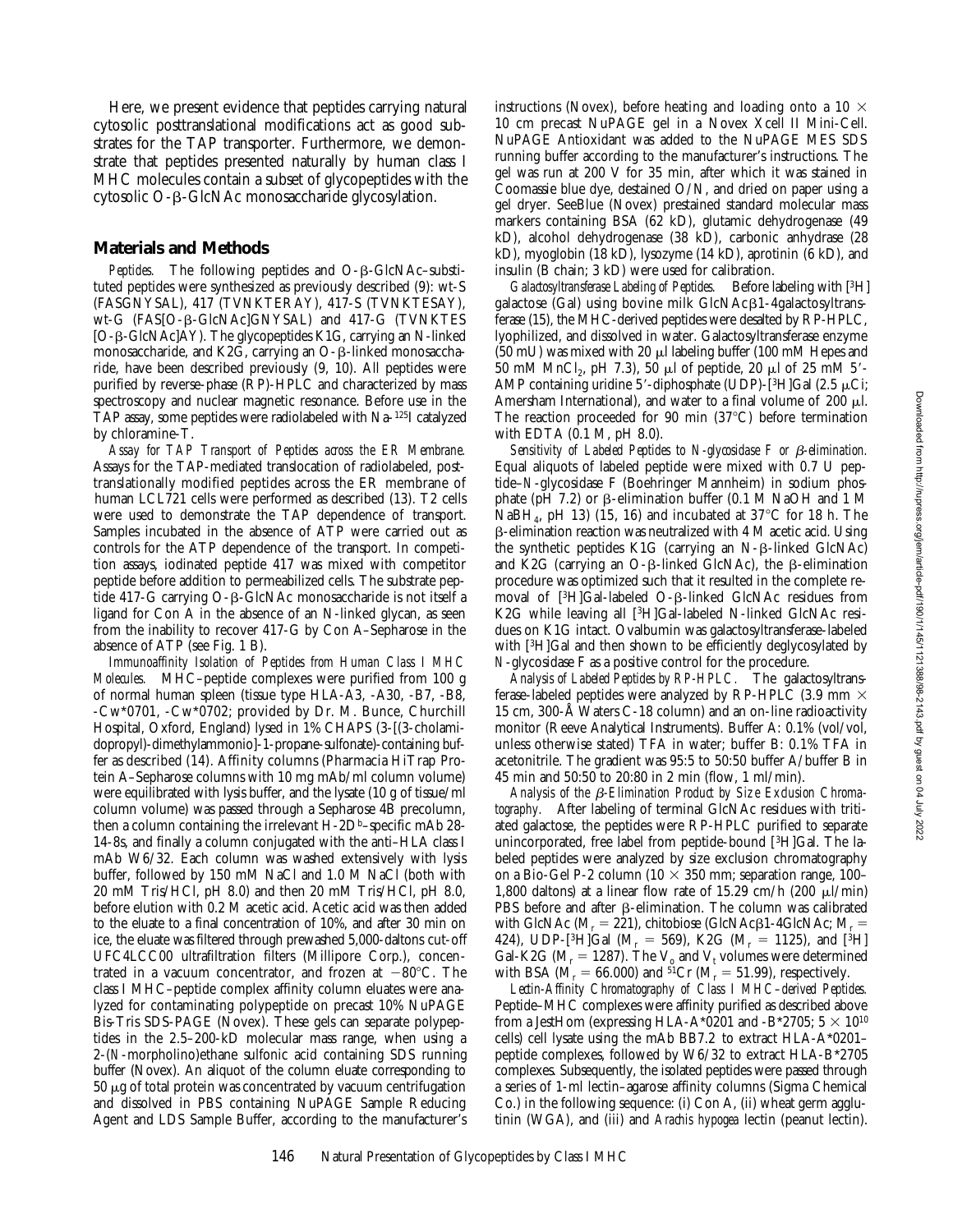WGA beads were eluted with 1 M GlcNAc and the Con A beads with 50 mM  $\alpha$ -methylmannoside. All three columns were washed with 0.1 M glycine/HCl and equilibrated in PBS before the peptide preparation was passed slowly through the columns. The columns were washed with 200 ml PBS before elution with 50 mM a-methylmannoside (Con A), 1 M GlcNAc (WGA), or 0.1 M glycine/HCl (peanut lectin).

### **Results and Discussion**

In previous studies (9, 10), we have demonstrated how peptides carrying the cytosolic type of O-linked GlcNAc glycosylation of serine and threonine residues (17) constitute a potential new group of antigenic epitopes. Our recent X-ray crystallographic analysis of these class I MHC– glycopeptide complexes show that the glycans are solvent exposed and, though mobile, are orientated in such a way as to permit specific contact with the TCR of glycopeptidespecific CTL (11).

Natural presentation of such peptides by class I MHC in vivo would require the proteolytic cleavage of O-b-GlcNAc– containing glycopeptides from cytosolic glycoproteins, followed by their transport into the ER, allowing binding to class I MHC molecules. Fig. 1 shows that peptides carrying the cytosolic  $O$ - $\beta$ -GlcNAc modification are indeed substrates for TAP-mediated transport across the ER membrane. Fig. 1 A shows that the glycopeptide wt-G competed about as efficiently as wt-S for translocation of 417 ( $IC_{50}$ ) values, 12 and 8  $\mu$ M for wt-S and wt-G, respectively). These values remain well within the range of those obtained with several natural immunodominant peptide epitopes (13). Assays for direct translocation of glycopeptides by TAP were carried out by adding radiolabeled peptides or glycopeptides, which contain an N-linked glycosylation sequon, to streptolysin O–permeabilized cells. In the event of TAPmediated transport into the ER, these peptides will acquire an N-linked glycan structure, thus allowing recovery with



Figure 1. TAP-mediated transport of posttranslationally modified peptides. (A) Competition of peptide 417 translocation by glycopeptide wt-G (O), unmodified peptide wt-S ( $\triangle$ ), or index peptide 417 ( $\triangle$ ). The amount of iodinated index peptide is expressed as a fraction of the amount recovered in the absence of competitor. (B) Direct translocation of iodinated glycopeptides was analyzed by comparing translocation of peptide 417 with a serine-substituted analogue (417-S), as well as an O-GlcNAc–glycosylated (417-G) version thereof. The results are the amounts of translocated peptide recovered expressed as a fraction of total input peptide.

147 Haurum et al. Brief Definitive Report

Con A–Sepharose. Any difference in the amount of *N*-glycosylated peptide between permeabilized TAP-competent cells and TAP-deficient control cells (T2) is due to TAPmediated translocation of the peptide into ER. Peptide 417, as well as 417-S, was very efficiently translocated by both human (Fig. 1 B) and murine (data not shown) TAP, with recoveries of 4–5% for LCL721, consistent with previously published data (18). The glycosylated version of 417-S (giving 417-G) was also translocated by TAP and resulted in the recovery of 40–50% of the control peptide (Fig. 1 B). These results are in accord with the finding that TAP allows translocation of peptides with side chains much longer than naturally occurring ones (19).

We next sought to determine to what extent O-GlcNAc– containing glycopeptides were present amongst peptides isolated from natural human class I MHC molecules affinity purified from human spleen lysates. A widely used method for the detection of O-b-GlcNAc on glycoproteins is based on the enzymatic transfer of [3H]Gal from UDP-[3H]Gal onto terminal GlcNAc residues in O-b-GlcNAc–containing proteins, as well as N-linked carbohydrate structures, catalyzed by galactosyltransferase (15).

Peptides presented by normal human spleen class I MHC molecules were fractionated by RP-HPLC, and the majority of peptides eluted in a typical broad interval corresponding to 10–35% buffer B. Numerous well defined individual peaks were clearly distinguishable above a bell-shaped UV trace of heterogeneously eluting peptide material. SDS-PAGE analysis of the MHC–peptide preparation demonstrated the absence of contaminating low molecular weight proteins, which might separate with the peptides during the ultrafiltration (Fig. 2, insert). An identical aliquot of the class I MHC–derived peptides was then subjected to galactosyltransferase-mediated labeling with [3H]Gal. Fig. 2 B shows that radioactively labeled peptide material eluted between 10 and 35 min and was dominated by two to three major peaks at 20% buffer B, while also containing many minor labeled species. This result suggests that a small fraction of peptides isolated from natural class I MHC molecules was able to act as substrate for the GlcNAc-specific galactosyltransferase, strongly indicating that the pool of peptides eluted from MHC class I contain a subset of peptides with covalently linked terminal GlcNAc structures. Importantly, similar glycopeptides were not present in the negative control precolumn extract, derived using an irrelevant Ab (28-14-8s, H-2D<sup>b</sup>-specific; results not shown). This strongly supports the interpretation that the labeled glycopeptides have indeed been presented by class I MHC molecules. Based on comparisons with positive control  $O$ - $\beta$ -GlcNAc–containing glycopeptides, we estimate that the amount of labeled peptide corresponds to 0.1% of peptides presented by class I MHC being O-glycosylated.

To characterize the carbohydrate structures and their linkages on peptides from class I MHC, aliquots of the [3H]Gal-labeled peptides were treated with *N*-glycosidase F or weak alkali (b-elimination). *N*-glycosidase F cleaves N-linked carbohydrate structures, whereas only O-β-linked carbohydrate structures are susceptible to  $\beta$ -elimination (16).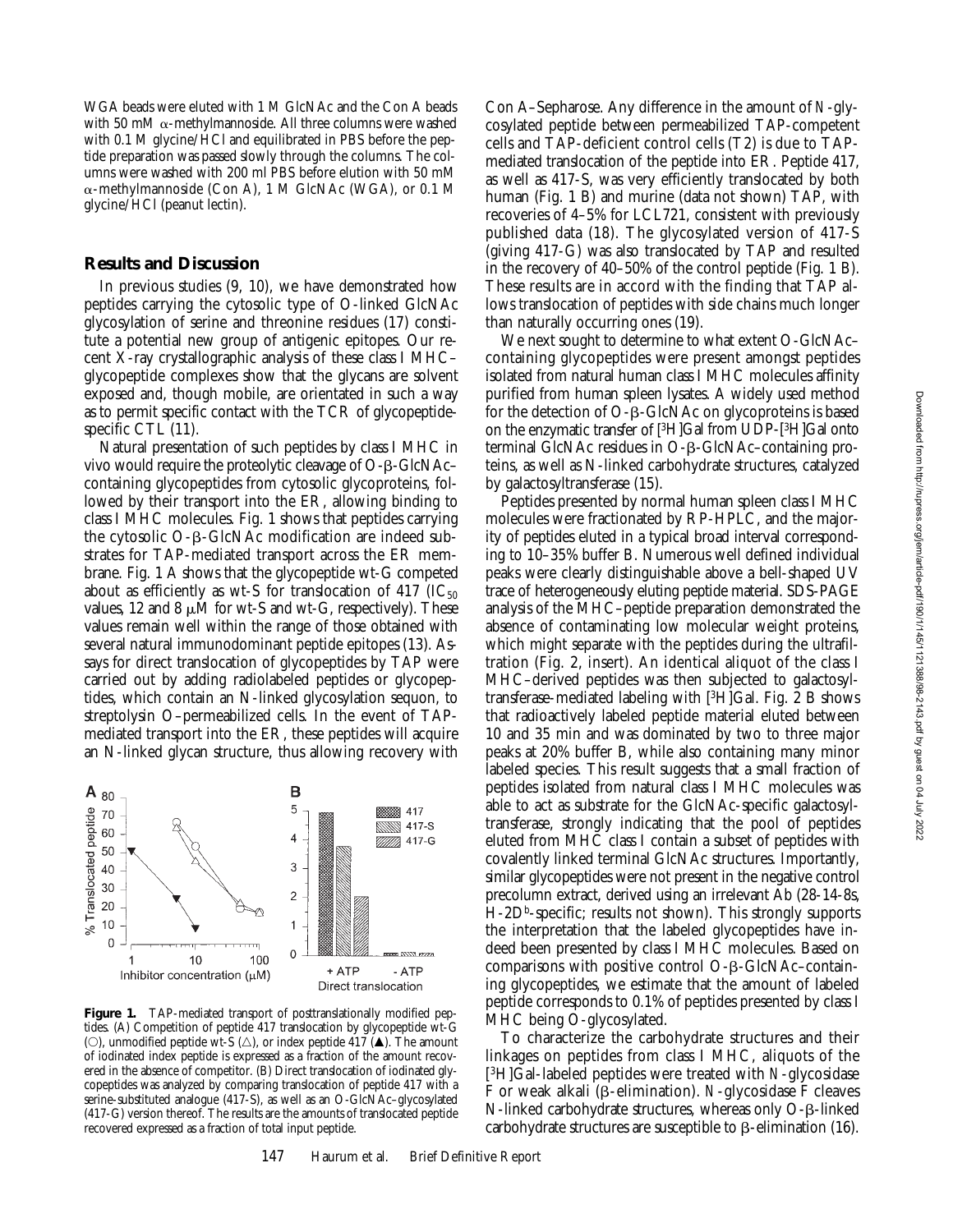

**Figure 2.** RP-HPLC chromatogram of peptides extracted from human spleen class I MHC molecules before labeling with [3H]Gal. (A) The boxed inset is an SDS-PAGE analysis of the MHC–peptide preparation with molecular mass standards on the left. (B) The corresponding radioactivity trace after galactosyltransferase labeling of these peptides with [3H]Gal using bovine milk galactosyltransferase. C illustrates the sensitivity of  $[3H]$ Gal-labeled peptides to  $\beta$ -elimination. An aliquot of labeled peptide identical to that in B was subjected to  $\beta$ -elimination and analyzed by RP-HPLC.

Fig. 2 C shows that the amount of  $[3H]$ Gal-labeled glycopeptides recovered after  $\beta$ -elimination was significantly reduced, whereas the labeled peptides were not sensitive to treatment with *N*-glycosidase F digestion (data not shown). This indicates that the majority of MHC-derived peptides that could be labeled by the galactosyltransferase contained O-β-linked GlcNAc residues.

Next, the radioactively labeled glycans were analyzed by size exclusion chromatography. As seen in Fig. 3 A, peptides isolated from human class I MHC and labeled with [3H]Gal using galactosyltransferase eluted in a broad peak at  $\sim$ 40 min. This corresponds to the elution time of [<sup>3</sup>H]Gallabeled K2G (Fig. 3 A, arrows), a prototype synthetic class I MHC–restricted nine–amino acid-long glycopeptide carrying one  $O$ - $\beta$ -linked GlcNAc residue (10). In addition, a late-eluting peak, equivalent to the size of [3H]Gal, was found at 90 min. As the  $\beta$ -elimination reaction reduces any free reducing sugar to alditol, the carbohydrate reaction byproduct would be the alcohol form of the disaccharide [3H]  $GaI\beta1-AGlcNAc$  if peptides from MHC class I originally carried O-b-linked GlcNAc monosaccharide. Accordingly,



**Figure 3.** The  $\beta$ -elimination glycan product of peptides labeled with [3H]Gal was subjected to size exclusion chromatography on a Bio-Gel P-2 column. This column separates mono- and disaccharides efficiently and distinguishes between GlcNAc $\beta$ 1-4GlcNAc and Gal $\beta$ 1-4GlcNAc. Arrows at the top indicate the elution of compounds used to calibrate the column. (A) Elution of [3H]Gal-labeled class I MHC–derived peptides. (B) Elution of the glycan  $\beta$ -elimination product of [<sup>3</sup>H]Gal-labeled class I  $MHC$ –derived peptides. (C) Elution of the glycan  $\beta$ -elimination product of [3H]Gal-labeled positive control peptide  $\check{K}2G$ .

after  $\beta$ -elimination, the elution by size exclusion chromatography of the glycan product from the [3H]Gal-labeled class I MHC–derived peptides corresponded accurately with the elution time of [3H]Gal-GlcNAcitol (Fig. 3 B), similar to the elution time of the O-GlcNAc–containing positive control peptide K2G  $\beta$ -elimination product (Fig. 3 C). More than 95% of the [3H]Gal-labeled class I MHC–derived peptides were sensitive to  $\beta$ -elimination, whereas  $\leq 1\%$  of the label incorporated into the N-linked glycan control peptide K1G was sensitive to the  $\beta$ -elimination procedure (data not shown), strongly supporting that the glycan structures present on a subset of peptides from human spleen class I MHC are dominated by the cytosolic type of O-ß-linked GlcNAc glycosylation. We did not find any evidence for the presence of glycan structures other than the  $O$ - $\beta$ -GlcNAc modification among peptides isolated from class I MHC molecules.

In a separate attempt to demonstrate that  $O$ - $\beta$ -GlcNAc– modified peptides were specifically bound to MHC molecules, peptides eluted from HLA-A\*0201 that had been af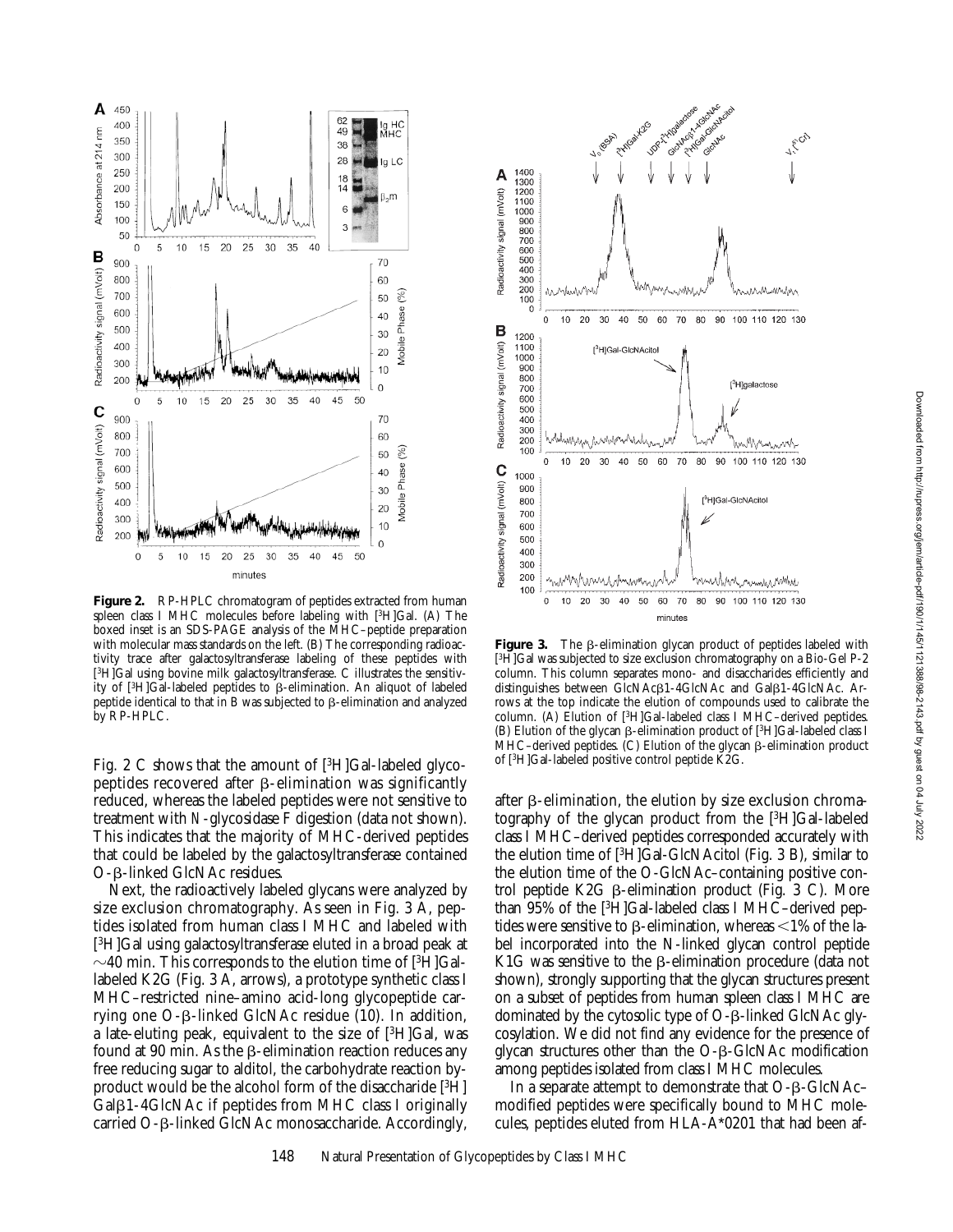finity purified from 1010 JestHom cells were passed through a series of lectin affinity columns in the following order: (i) Con A (specific for high-mannose structures in *N*-glycosylated proteins), (ii) WGA (specific for terminal GlcNAc residues), and (iii) and *Arachis hypogea* lectin (specific for saccharide structures containing terminal *N*-acetylgalactosamine (GalNAc) residues, as they are found in the mucin-type O-linked glycosylation). The majority (99%) passed through the affinity columns (data not shown). The WGA column retained  $\sim$ 1% of the peptides (Fig. 4 B), supporting the notion that  $O$ - $\beta$ -GlcNAc–modified peptides are represented among natural HLA-A\*0201 ligands. Markedly less peptide-like material was retained by the Con A column (Fig. 4 A), which, being first in the series, is likely to contain any nonspecific binding material. Almost no peptide was retained by the peanut lectin column (data not shown). Similar overall results were obtained for the HLA-B\*2705– derived peptides, although the fraction of peptide retained by the lectin columns was significantly lower (not shown), possibly reflecting an incompatibility between the sequence requirement for peptide binding to HLA-B\*2705 and the specificity requirements of the O- $\beta$ -GlcNAc transferase responsible for  $O$ - $\beta$ -GlcNAc glycosylation.

The cytosolic  $O$ - $\beta$ -GlcNAc modification is known to be dynamically regulated and changes reciprocally with phosphorylation in response to cellular activation (17). This study shows that steady-state, low-level presentation by class I MHC molecules of glycopeptides carrying the cytosolic type of O-b-GlcNAc modification occurs in normal cells, and it is possible that regulatory changes in O-GlcNAc glycosylation during malignancy could result in the presentation of novel glycopeptides for recognition by CTL. In addition, presentation of  $O$ -β- $G$ lcNAc–modified proteins may be relevant



**Figure 4.** RP-HPLC analysis of peptides extracted from HLA-A\*0201 and purified by lectin affinity chromatography. A shows the eluate from the Con A–agarose column, and B shows the peptides retained by WGA– agarose specific for terminal GlcNAc residues.

during infection, as examples of cytosolic  $O$ - $\beta$ -GlcNAc– modified proteins have been identified from human cytomegalovirus (20), adenovirus (21), trypanosomes (22), schistosomes (23), leishmania (24), and malaria (25). With improved techniques to detect glycopeptides among complex mixtures of peptides eluted from class I MHC molecules isolated from normal, infected, and malignant cells, it may soon be possible to identify glycoprotein antigens that can be processed to yield glycopeptide epitopes for class I MHC–restricted antigen presentation.

We are greatly indebted to Stefan Stevanovic and Hans-Georg Rammensee, Department of Immunology, University of Tübingen, Germany for invaluable input during this project.

This work was supported by the Carlsberg Foundation, the Wellcome Trust, the Danish Medical Research Council, the Novo Nordisk Foundation, the Alfred Benzon Foundation, and the Danish Cancer Society. Tim Elliott is a Wellcome Trust Senior Fellow in Basic Biomedical Science.

Address correspondence to John Haurum, Danish Cancer Society, Strandboulevarden 49, 2100 Copenhagen, Denmark. Phone: 45-3525-7378; Fax: 45-3525-7721; E-mail: haurum@cancer.dk

*Submitted: 7 December 1998 Revised: 21 April 1999 Accepted: 22 April 1999*

## **References**

- 1. Pamer, E.G., and P. Cresswell. 1998. Mechanisms of MHC class I-restricted antigen processing. *Annu. Rev. Immunol.* 16: 323–358.
- 2. Rammensee, H.G., J. Bachmann, and S. Stevanovic. 1997. MHC Ligands and Peptide Motifs. Springer-Verlag Inc., Heidelberg, Germany. 450 pp.
- 3. Zhao, X.J., and N.K. Cheung. 1995.  $G_{D2}$  oligosaccharide: target for cytotoxic T lymphocytes. *J. Exp. Med.* 182:67–74.
- 4. Skipper, J.C., R.C. Hendrickson, P.H. Gulden, V. Brichard,

A. Van Pel, Y. Chen, J. Shabanowitz, T. Wölfel, C.L. Slingluff, Jr., T. Boon, et al. 1996. An HLA-A2–restricted tyrosinase antigen on melanoma cells results from posttranslational modification and suggests a novel pathway for processing of membrane proteins. *J. Exp. Med.* 183:527–534.

5. Meadows, L., W. Wang, J.M. den Haan, E. Blokland, C. Reinhardus, J.W. Drijfhout, J. Shabanowitz, R. Pierce, A.I. Agulnik, C.E. Bishop, et al. 1997. The HLA-A\*0201-restricted H-Y antigen contains a posttranslationally modified cysteine that